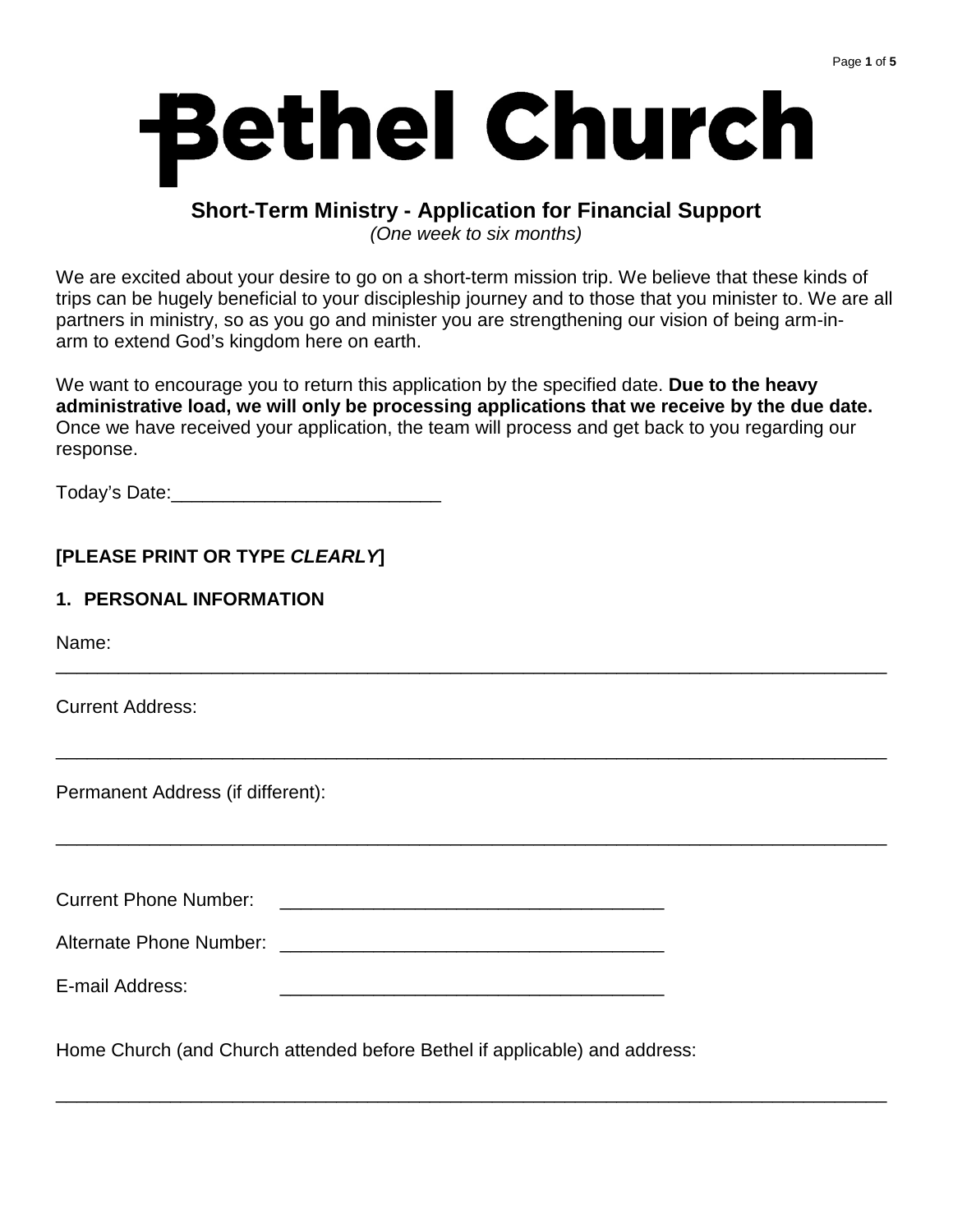Share your Christian Experience:

# **2. AGENCY INFORMATION (NOTE: MUST BE A CHARITY REGISTERED IN CANADA)**

\_\_\_\_\_\_\_\_\_\_\_\_\_\_\_\_\_\_\_\_\_\_\_\_\_\_\_\_\_\_\_\_\_\_\_\_\_\_\_\_\_\_\_\_\_\_\_\_\_\_\_\_\_\_\_\_\_\_\_\_\_\_\_\_\_\_\_\_\_\_\_\_\_\_\_\_\_\_\_\_

\_\_\_\_\_\_\_\_\_\_\_\_\_\_\_\_\_\_\_\_\_\_\_\_\_\_\_\_\_\_\_\_\_\_\_\_\_\_\_\_\_\_\_\_\_\_\_\_\_\_\_\_\_\_\_\_\_\_\_\_\_\_\_\_\_\_\_\_\_\_\_\_\_\_\_\_\_\_\_\_

\_\_\_\_\_\_\_\_\_\_\_\_\_\_\_\_\_\_\_\_\_\_\_\_\_\_\_\_\_\_\_\_\_\_\_\_\_\_\_\_\_\_\_\_\_\_\_\_\_\_\_\_\_\_\_\_\_\_\_\_\_\_\_\_\_\_\_\_\_\_\_\_\_\_\_\_\_\_\_\_

\_\_\_\_\_\_\_\_\_\_\_\_\_\_\_\_\_\_\_\_\_\_\_\_\_\_\_\_\_\_\_\_\_\_\_\_\_\_\_\_\_\_\_\_\_\_\_\_\_\_\_\_\_\_\_\_\_\_\_\_\_\_\_\_\_\_\_\_\_\_\_\_\_\_\_\_\_\_\_\_

\_\_\_\_\_\_\_\_\_\_\_\_\_\_\_\_\_\_\_\_\_\_\_\_\_\_\_\_\_\_\_\_\_\_\_\_\_\_\_\_\_\_\_\_\_\_\_\_\_\_\_\_\_\_\_\_\_\_\_\_\_\_\_\_\_\_\_\_\_\_\_\_\_\_\_\_\_\_\_\_

\_\_\_\_\_\_\_\_\_\_\_\_\_\_\_\_\_\_\_\_\_\_\_\_\_\_\_\_\_\_\_\_\_\_\_\_\_\_\_\_\_\_\_\_\_\_\_\_\_\_\_\_\_\_\_\_\_\_\_\_\_\_\_\_\_\_\_\_\_\_\_\_\_\_\_\_\_\_\_\_

\_\_\_\_\_\_\_\_\_\_\_\_\_\_\_\_\_\_\_\_\_\_\_\_\_\_\_\_\_\_\_\_\_\_\_\_\_\_\_\_\_\_\_\_\_\_\_\_\_\_\_\_\_\_\_\_\_\_\_\_\_\_\_\_\_\_\_\_\_\_\_\_\_\_\_\_\_\_\_\_

\_\_\_\_\_\_\_\_\_\_\_\_\_\_\_\_\_\_\_\_\_\_\_\_\_\_\_\_\_\_\_\_\_\_\_\_\_\_\_\_\_\_\_\_\_\_\_\_\_\_\_\_\_\_\_\_\_\_\_\_\_\_\_\_\_\_\_\_\_\_\_\_\_\_\_\_\_\_\_\_

\_\_\_\_\_\_\_\_\_\_\_\_\_\_\_\_\_\_\_\_\_\_\_\_\_\_\_\_\_\_\_\_\_\_\_\_\_\_\_\_\_\_\_\_\_\_\_\_\_\_\_\_\_\_\_\_\_\_\_\_\_\_\_\_\_\_\_\_\_\_\_\_\_\_\_\_\_\_\_\_

Name:

Website:

Charitable Registration Number: \_\_\_\_\_\_\_\_\_\_\_\_\_\_\_\_\_\_\_\_\_\_\_\_\_\_\_\_\_\_\_\_\_\_\_\_\_\_\_

Address:\_\_\_\_\_\_\_\_\_\_\_\_\_\_\_\_\_\_\_\_\_\_\_\_\_\_\_\_\_\_\_\_\_\_\_\_\_\_\_\_\_\_\_\_\_\_\_\_\_\_\_\_\_\_\_\_\_\_\_\_\_\_\_\_\_\_\_\_\_\_\_\_\_

### **3. YOUR INTENDED MINISTRY**

As we seek to develop disciples and cast our vision for the city, nation and world, your missions story is very important. Once you return, we may ask you to share in a service setting (i.e. Sunday a.m.), shoot a video where we capture part of your story, or ask for a brief write-up of your experience and how it helped you in your discipleship journey. Also there might be opportunities to share in a Life Group. The kind of response we are looking for from you once you return will be based on how many short-term workers we send.

Check off the following boxes, as they pertain to your intended ministry:

- $\Box$  Administration
- $\Box$  Discipleship/Bible Study
- □ Evangelism/Church planting
- $\Box$  Field supervision
- $\Box$  Fundraising
- $\Box$  Leadership development
- **Legal/Advocacy**
- **Q** Medical Aid
- **D** Prayer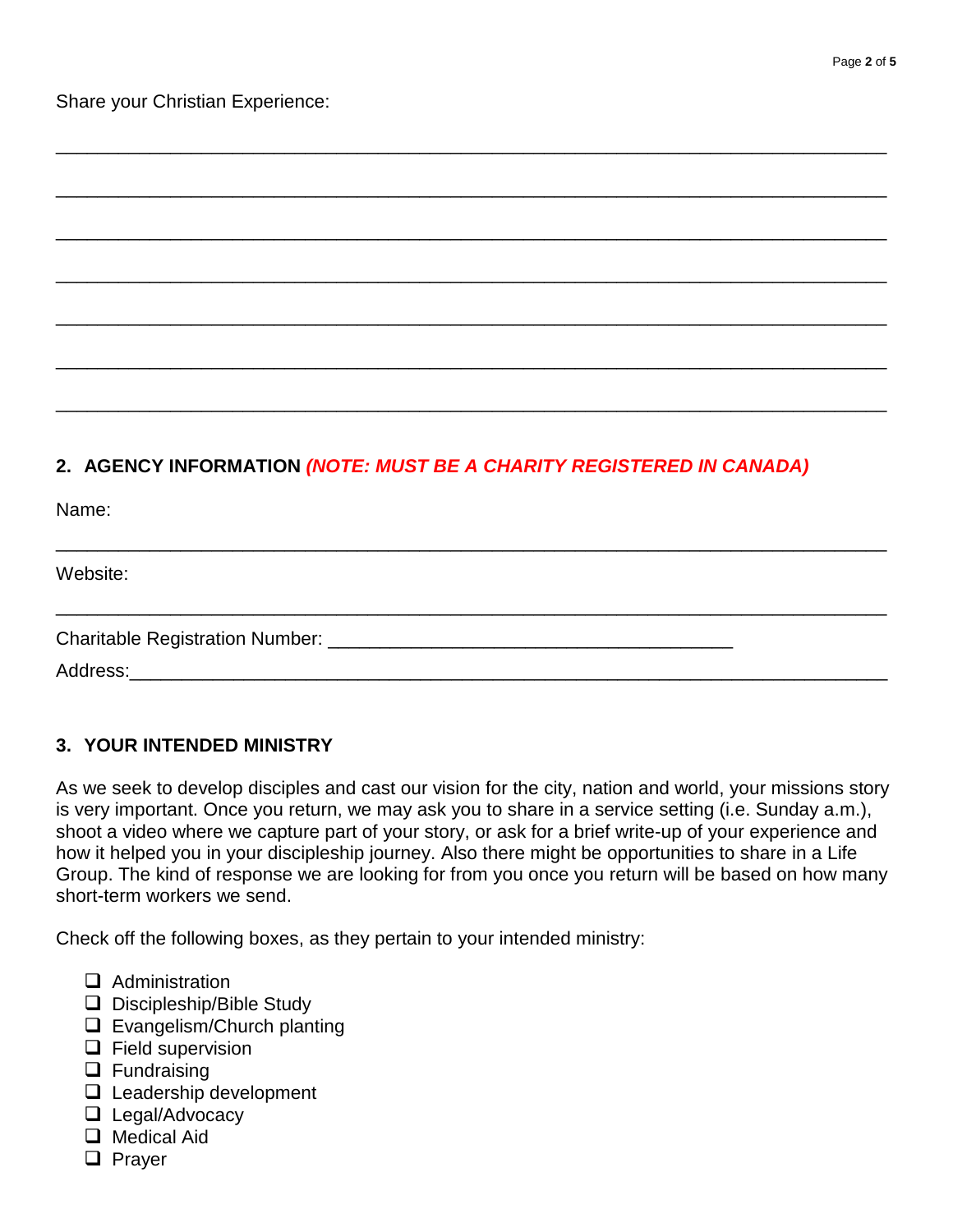- $\Box$  Preaching
- $\square$  Social justice/Humanitarian Aid
- $\Box$  Teaching
- $\Box$  Technical support
- $\Box$  Translation work
- $\Box$  Other:

Exact dates for your short-term trip: \_\_\_\_\_\_\_\_\_\_\_\_\_\_\_\_\_\_\_\_\_\_\_\_\_\_\_\_\_\_\_\_\_\_\_\_\_\_\_\_\_\_\_\_\_\_\_

Trip Team Leader and contact info/e-mail:\_\_\_\_\_\_\_\_\_\_\_\_\_\_\_\_\_\_\_\_\_\_\_\_\_\_\_\_\_\_\_\_\_\_\_\_\_\_\_\_\_\_\_

Geographic location (country, province, city or town):

People group (name, approximate population, short description of people group):

\_\_\_\_\_\_\_\_\_\_\_\_\_\_\_\_\_\_\_\_\_\_\_\_\_\_\_\_\_\_\_\_\_\_\_\_\_\_\_\_\_\_\_\_\_\_\_\_\_\_\_\_\_\_\_\_\_\_\_\_\_\_\_\_\_\_\_\_\_\_\_\_\_\_\_\_\_\_\_\_

\_\_\_\_\_\_\_\_\_\_\_\_\_\_\_\_\_\_\_\_\_\_\_\_\_\_\_\_\_\_\_\_\_\_\_\_\_\_\_\_\_\_\_\_\_\_\_\_\_\_\_\_\_\_\_\_\_\_\_\_\_\_\_\_\_\_\_\_\_\_\_\_\_\_\_\_\_\_\_\_

- **D** Youth
- **Q** Adults
- □ Children
- $\Box$  University students

Statement of Need: (i.e. Why is this ministry necessary? What need is it designed to meet?)

Description of Ministry:

(i.e. Briefly describe your proposed ministry, including the specific role you will play, and how this will help meet the need as stated above.)

\_\_\_\_\_\_\_\_\_\_\_\_\_\_\_\_\_\_\_\_\_\_\_\_\_\_\_\_\_\_\_\_\_\_\_\_\_\_\_\_\_\_\_\_\_\_\_\_\_\_\_\_\_\_\_\_\_\_\_\_\_\_\_\_\_\_\_\_\_\_\_\_\_\_\_\_\_\_\_\_

\_\_\_\_\_\_\_\_\_\_\_\_\_\_\_\_\_\_\_\_\_\_\_\_\_\_\_\_\_\_\_\_\_\_\_\_\_\_\_\_\_\_\_\_\_\_\_\_\_\_\_\_\_\_\_\_\_\_\_\_\_\_\_\_\_\_\_\_\_\_\_\_\_\_\_\_\_\_\_\_

\_\_\_\_\_\_\_\_\_\_\_\_\_\_\_\_\_\_\_\_\_\_\_\_\_\_\_\_\_\_\_\_\_\_\_\_\_\_\_\_\_\_\_\_\_\_\_\_\_\_\_\_\_\_\_\_\_\_\_\_\_\_\_\_\_\_\_\_\_\_\_\_\_\_\_\_\_\_\_\_

\_\_\_\_\_\_\_\_\_\_\_\_\_\_\_\_\_\_\_\_\_\_\_\_\_\_\_\_\_\_\_\_\_\_\_\_\_\_\_\_\_\_\_\_\_\_\_\_\_\_\_\_\_\_\_\_\_\_\_\_\_\_\_\_\_\_\_\_\_\_\_\_\_\_\_\_\_\_\_\_

\_\_\_\_\_\_\_\_\_\_\_\_\_\_\_\_\_\_\_\_\_\_\_\_\_\_\_\_\_\_\_\_\_\_\_\_\_\_\_\_\_\_\_\_\_\_\_\_\_\_\_\_\_\_\_\_\_\_\_\_\_\_\_\_\_\_\_\_\_\_\_\_\_\_\_\_\_\_\_\_

\_\_\_\_\_\_\_\_\_\_\_\_\_\_\_\_\_\_\_\_\_\_\_\_\_\_\_\_\_\_\_\_\_\_\_\_\_\_\_\_\_\_\_\_\_\_\_\_\_\_\_\_\_\_\_\_\_\_\_\_\_\_\_\_\_\_\_\_\_\_\_\_\_\_\_\_\_\_\_\_

Sharing the Gospel: (i.e. In what ways will the love of Christ be shared with people as a result of your ministry?)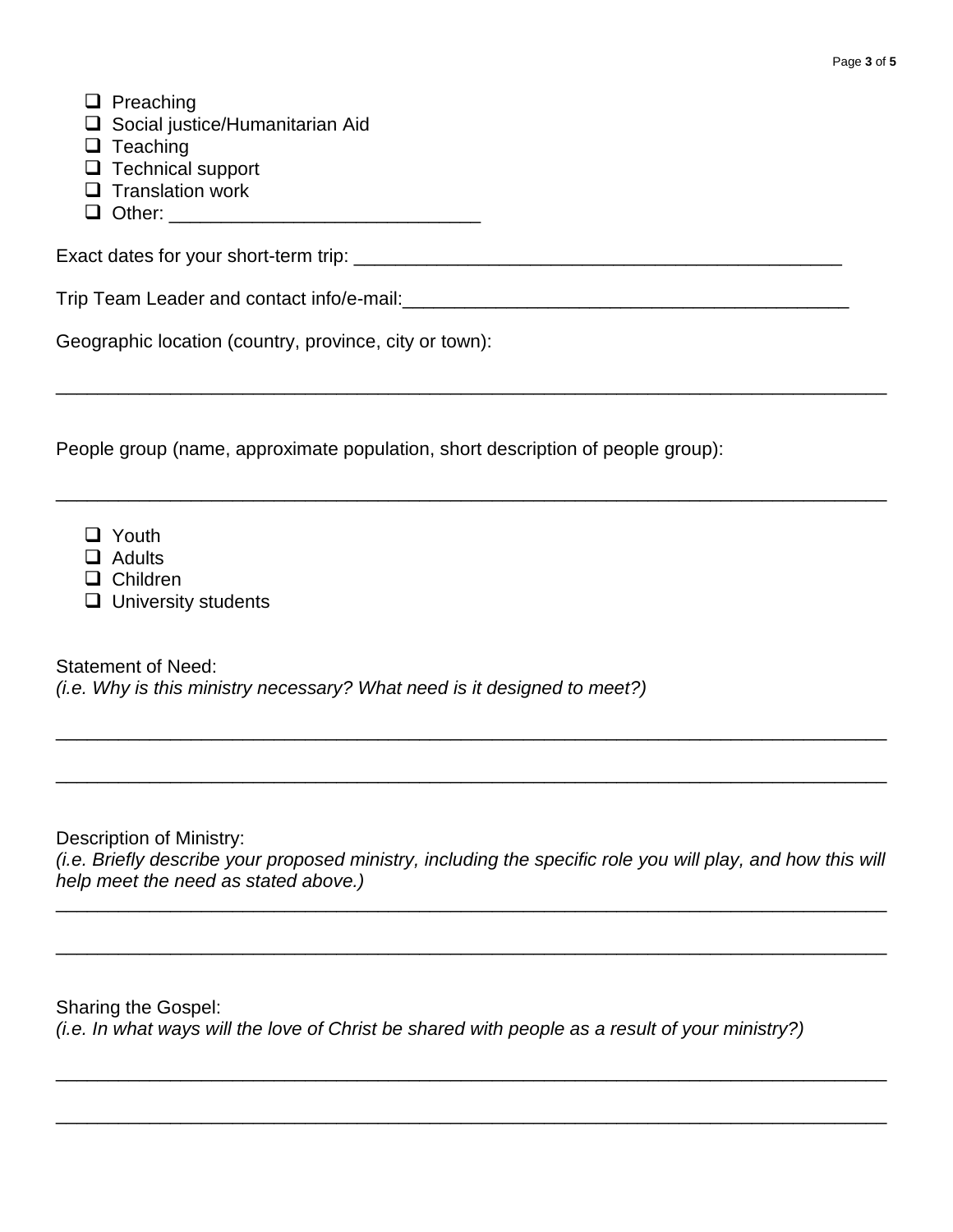\_\_\_\_\_\_\_\_\_\_\_\_\_\_\_\_\_\_\_\_\_\_\_\_\_\_\_\_\_\_\_\_\_\_\_\_\_\_\_\_\_\_\_\_\_\_\_\_\_\_\_\_\_\_\_\_\_\_\_\_\_\_\_\_\_\_\_\_\_\_\_\_\_\_\_\_\_\_\_\_

\_\_\_\_\_\_\_\_\_\_\_\_\_\_\_\_\_\_\_\_\_\_\_\_\_\_\_\_\_\_\_\_\_\_\_\_\_\_\_\_\_\_\_\_\_\_\_\_\_\_\_\_\_\_\_\_\_\_\_\_\_\_\_\_\_\_\_\_\_\_\_\_\_\_\_\_\_\_\_\_

## **4. FINANCIAL INFORMATION**

| <b>Total Amount Needed:</b>                          | $\frac{1}{2}$  |  |  |
|------------------------------------------------------|----------------|--|--|
| Itemization (if possible):                           |                |  |  |
| Travel                                               | $\frac{1}{2}$  |  |  |
| Living Expenses                                      | $\frac{1}{2}$  |  |  |
| Other (please specify) \$                            |                |  |  |
|                                                      |                |  |  |
| Amount raised to date:                               | $\mathfrak{S}$ |  |  |
| Other churches that will support you, if applicable: |                |  |  |

Name, address where support is to be sent (if different from above agency address). Please provide your agency account number (if applicable):

\_\_\_\_\_\_\_\_\_\_\_\_\_\_\_\_\_\_\_\_\_\_\_\_\_\_\_\_\_\_\_\_\_\_\_\_\_\_\_\_\_\_\_\_\_\_\_\_\_\_\_\_\_\_\_\_\_\_\_\_\_\_\_\_\_\_\_\_\_\_\_\_\_\_\_\_\_\_\_\_

\_\_\_\_\_\_\_\_\_\_\_\_\_\_\_\_\_\_\_\_\_\_\_\_\_\_\_\_\_\_\_\_\_\_\_\_\_\_\_\_\_\_\_\_\_\_\_\_\_\_\_\_\_\_\_\_\_\_\_\_\_\_\_\_\_\_\_\_\_\_\_\_\_\_\_\_\_\_\_\_

\_\_\_\_\_\_\_\_\_\_\_\_\_\_\_\_\_\_\_\_\_\_\_\_\_\_\_\_\_\_\_\_\_\_\_\_\_\_\_\_\_\_\_\_\_\_\_\_\_\_\_\_\_\_\_\_\_\_\_\_\_\_\_\_\_\_\_\_\_\_\_\_\_\_\_\_\_\_\_\_

# **5. REFERENCES/RELATIONSHIP TO BETHEL (CHECK THOSE THAT APPLY):**

| Do you have a Bethel Staff reference? No $\square$ Yes $\square$ |  |
|------------------------------------------------------------------|--|
|------------------------------------------------------------------|--|

If yes, name: \_\_\_\_\_\_\_\_\_\_\_\_\_\_\_\_\_\_\_\_\_\_\_\_\_\_\_\_\_\_\_\_\_\_\_\_

List any outside ministries (e.g. on campus, former churches etc.) that you have been involved with, both past and present (include length of involvement for each ministry):

\_\_\_\_\_\_\_\_\_\_\_\_\_\_\_\_\_\_\_\_\_\_\_\_\_\_\_\_\_\_\_\_\_\_\_\_\_\_\_\_\_\_\_\_\_\_\_\_\_\_\_\_\_\_\_\_\_\_\_\_\_\_\_\_\_\_\_\_\_\_\_\_\_\_\_\_\_\_\_\_